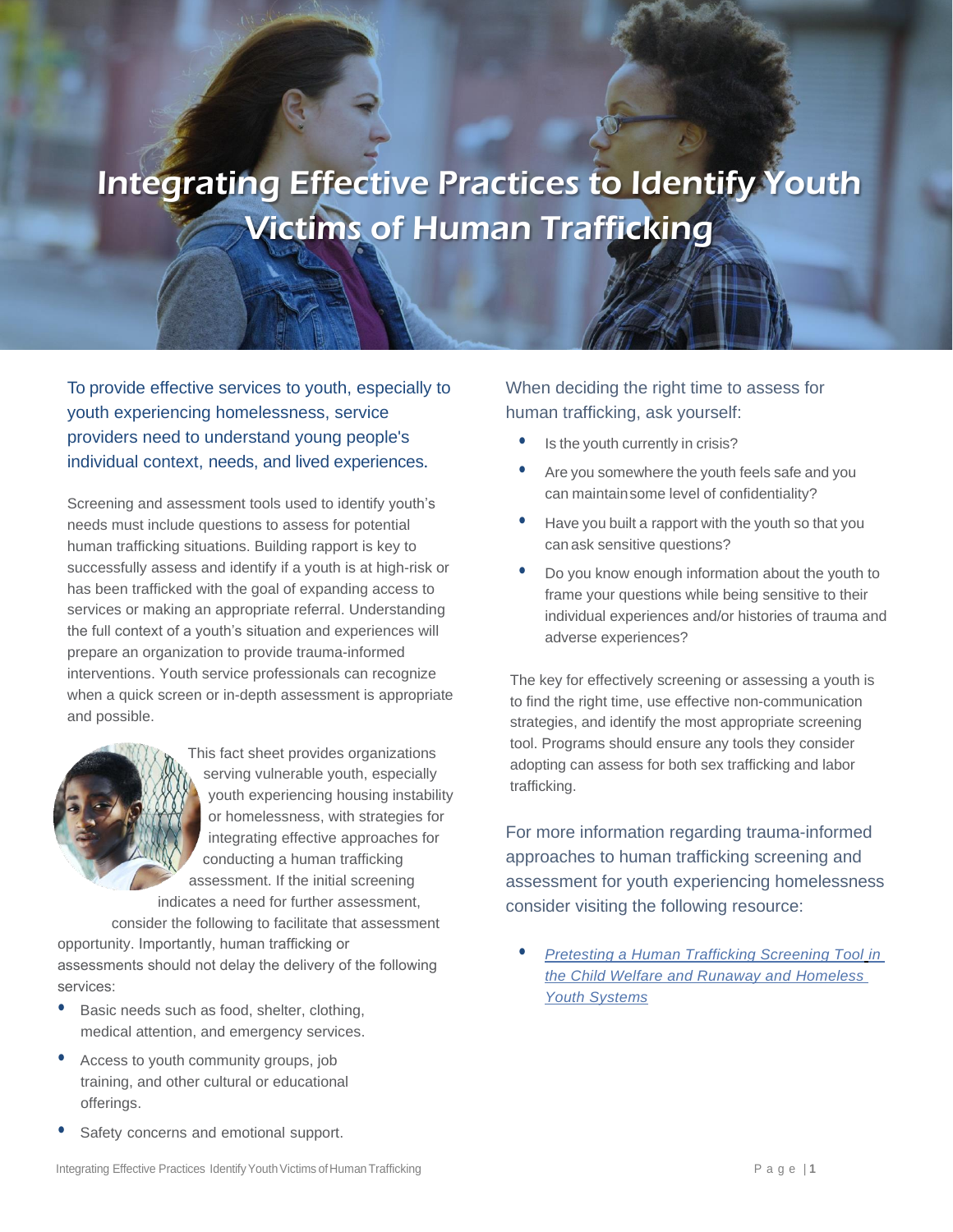When preparing to conduct a human trafficking assessment, your program can establish some ground rules that could help to build a trusting environment:

- **•** Be flexible about the needs and responses of youth.
- **•** Recognize and mirror young people's body language.
- **•** Meet youth where they are.
- **•** Show respect for their process and avoid judgment.
- **•** Remember that disclosure is not the final goal when conducting a screening or assessment with a youth
- **•** Be honest about your intentions.



## **Consider the following as you start your assessment:**

- **•** Youth can choose to answer or not answer questions based on their comfort level.
- **•** The conversation can continue at any point in the future. Communicate to the youth that you are always available to them and open to continuing the conversation when they are ready.
- **•** If the youth do not want to talk right now, offer to talk another time or refer them to other service providers. Consider providing youth with local and national hotline numbers and services (e.g., [National Human](https://humantraffickinghotline.org) [Trafficking Hotline,](https://humantraffickinghotline.org) [National Runaway Safeline](www.1800runaway.org/), and [National Domestic Violence Hotline\)](https://www.thehotline.org/).
- **•** Whether or not a youth has been trafficked, the questions you ask can be frightening, emotionally draining, or triggering. Phrasing is key to conducting an assessment that garners accurate responses while protecting the mental health and safety of youth. Questions can be phrased to close or open dialogue, make or avoid assumptions, and build or destroy trust.

**•** If a youth cannot be safely assessed for human trafficking, remember that your priority is not to place the youth in danger. Consider providing national and local hotline numbers to the youth only if you can do so safely. While it is recommended that you conduct assessments at your agency, the National Human Trafficking Hotline can also assess for trafficking by telephone or text. For more information on how the National Human Trafficking Hotline can provide support, you can visit

[https://humantraffickinghotline.org,](about:blank) or call

1-800-373-7888. The National Runaway Safeline can also assist organizations and youth seeking assistance, visit [www.1800runaway.org/](about:blank) or call 1-800-786-2929.

- **•** There are published human trafficking assessment tools that can be tailored to meet your organization's needs. In determining which assessment tool to adopt, consider the following:
	- Are questions youth-oriented in the assessment tool?
	- Is the trafficking assessment tool culturally appropriate for your population (consider geographic, racial, gender, identify, culture and other differences)?
	- Are the questions phrased in a non-judgmental way?
	- Does your assessment include trauma-informed and strength-based questions?
	- Do the questions address all forms of sex trafficking as well as labor trafficking?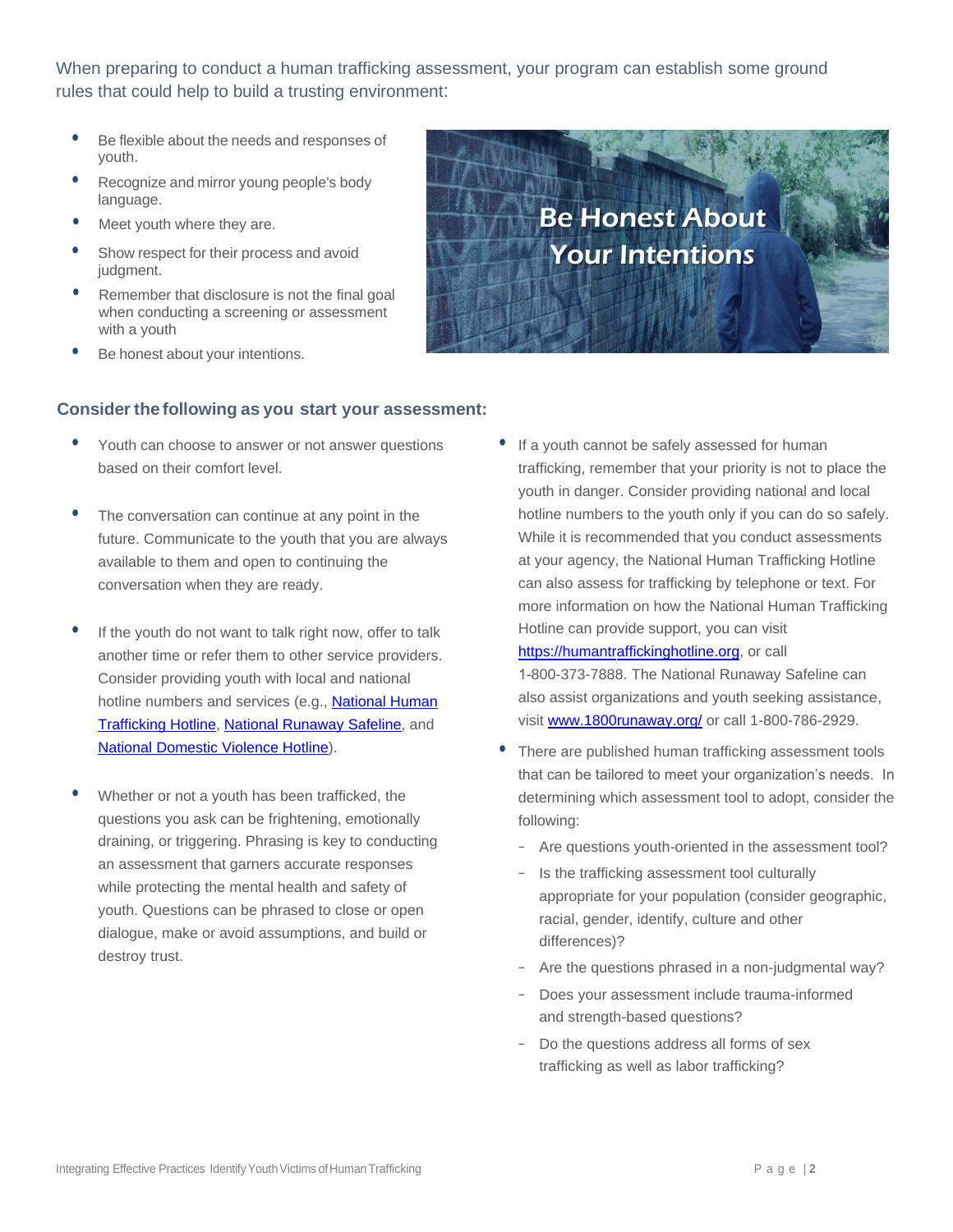The table below provides some suggestions on how questions might be asked by service providers in a human trafficking assessment. It also explains how specific phrasing may be harmful to the youth and to the mission of the assessment and provides recommended ways to rephrase the questions. Please remember that by using a strengths-based, trauma-informed, and youth empowerment model, you will be able to communicate in a way that empowers youth to identify and apply their own strengths. It is also important to remember that staff who are untrained in counseling should not conduct in-depth conversations with youth about their experiences of exploitation or trafficking, but they can engage in conversations to learn more about the youth experiences and determine whether further assessment is needed and whether the youth can receive supportive services (i.e., shelter, long-term housing, food, medical care, case management).

| <b>How Not to Ask</b>                                          | <b>Considerations</b>                                                                                                                                                                                                                                                                                                                                                                                                | <b>How to Ask</b>                                                                                                                                               |
|----------------------------------------------------------------|----------------------------------------------------------------------------------------------------------------------------------------------------------------------------------------------------------------------------------------------------------------------------------------------------------------------------------------------------------------------------------------------------------------------|-----------------------------------------------------------------------------------------------------------------------------------------------------------------|
| Do you share your<br>passwords with other<br>people?           | Be specific, and ask about force, fraud, or coercion in your<br>questions. While youth may freely make the choice to<br>share their passwords, they may also be coerced to do so.<br>Avoid victim-blaming. Ask if things have been<br>done to them, not what they have done to<br>themselves.                                                                                                                        | Are your communications (calls,<br>emails, texts, chats,<br>conversations, etc.) ever<br>restricted or monitored?                                               |
| Are you punished if you<br>work fewer hours or take<br>breaks? | <b>Avoid leading questions.</b> This question creates<br>some expectation of a punishment that the<br>respondent is asked to address.<br>Avoid yes/no questions when possible. Open-<br>ended questions produce more detail.                                                                                                                                                                                         | What happens if you work fewer<br>hours or take breaks?                                                                                                         |
| Have you ever been paid<br>for sex?                            | Phrase and ask questions without judgment,<br>especially if the questions have to do with sexual,<br>stigmatized, or illicit activity.<br>Do not make room for assumptions. While<br>commercial sex is illegal in most states, it does not<br>mean a youth is a victim of trafficking (unless they<br>are a minor). This question may inaccurately lead<br>you to believe that an individual has been<br>trafficked. | How do you get by day-to-day<br>while living on the streets?<br>or<br>Has anyone offered you<br>something like food or a place to<br>sleep in exchange for sex? |
| Have you ever used illicit<br>drugs?                           | Do not ask for excessive information. Using<br>drugs can increase risk of exploitation, but it<br>does not necessarily indicate that a youth is<br>being trafficked. Asking for excessive<br>information can erode trust and cause youth to<br>be suspicious of you.<br>If you know that a youth uses drugs, you may<br>ask about their own sense of whether others are<br>manipulating their drug use.              | [If you know that a youth uses drugs]<br>How much control do you have<br>over your access to drugs?                                                             |
| How were you abused<br>or exploited by this<br>person?         | You do not need to know the details of abuse or<br>exploitation to recognize abuse and exploitation.<br>Asking for excessively detailed information can be<br>traumatizing or triggering. Knowing that abuse or<br>exploitation occurred is enough.                                                                                                                                                                  | How are you treated by your<br>employer/house supervisor/<br>manager, family member, friend, or<br>significant other?                                           |